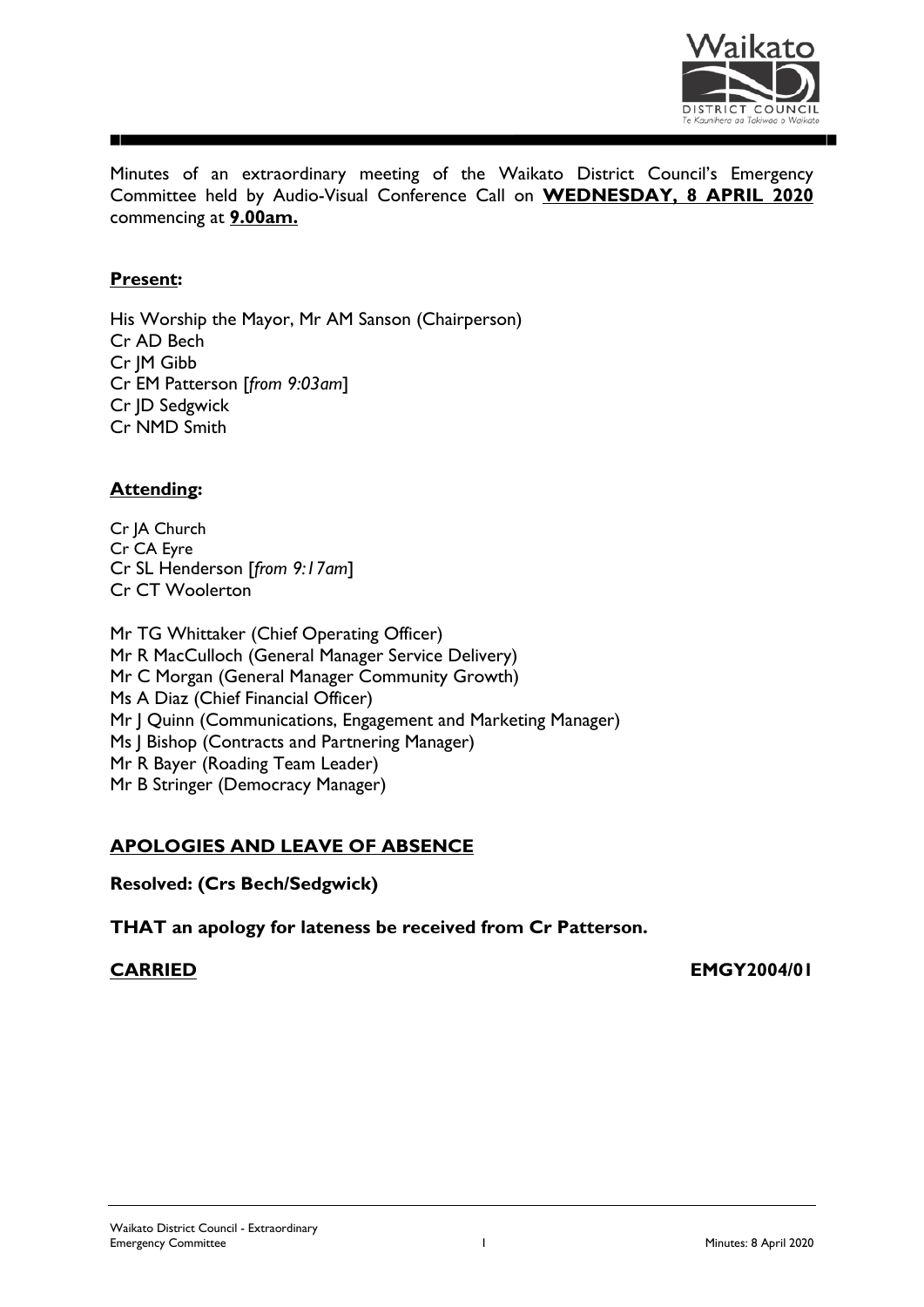# **CONFIRMATION OF STATUS OF AGENDA ITEMS**

### **Resolved: (Crs Bech/Smith)**

**THAT the agenda for an extraordinary emergency meeting of the Emergency Committee held on Wednesday, 8 April 2020 be confirmed and all items therein be considered in open meeting with the exception of those items detailed at agenda item 6 which shall be considered with the public excluded.**

**CARRIED EMGY2004/02**

# **DISCLOSURES OF INTEREST**

There were no disclosures of interest.

# **CONFIRMATION OF MINUTES**

### **Resolved: (His Worship the Mayor/Cr Sedgwick)**

**THAT the minutes of an emergency meeting of the Waikato District Council's Emergency Committee, held on Monday 30 March 2020, be confirmed as a true and correct record of that meeting.**

### **CARRIED EMGY2004/03**

Councillor Patterson joined the meeting at 9.03am at the conclusion of the above item.

### **REPORTS**

Local Governance Statement Agenda Item 5.1

The report was taken as read. The following changes were requested to the Statement:

- Clarify that Community Boards and Committees would form part of the representation review to be undertaken during the current triennium.
- Record that Council would explore alternative and innovative ways to engage and consult with its communities, in light of the Covid-19 pandemic.

### **Resolved: (Crs Gibb/Sedgwick)**

### **THAT the report from the Chief Executive be received;**

**AND THAT the Emergency Committee approves the 2019-22 Local Governance Statement (as attached to the staff report), subject to the requested changes.**

**CARRIED EMGY2004/04**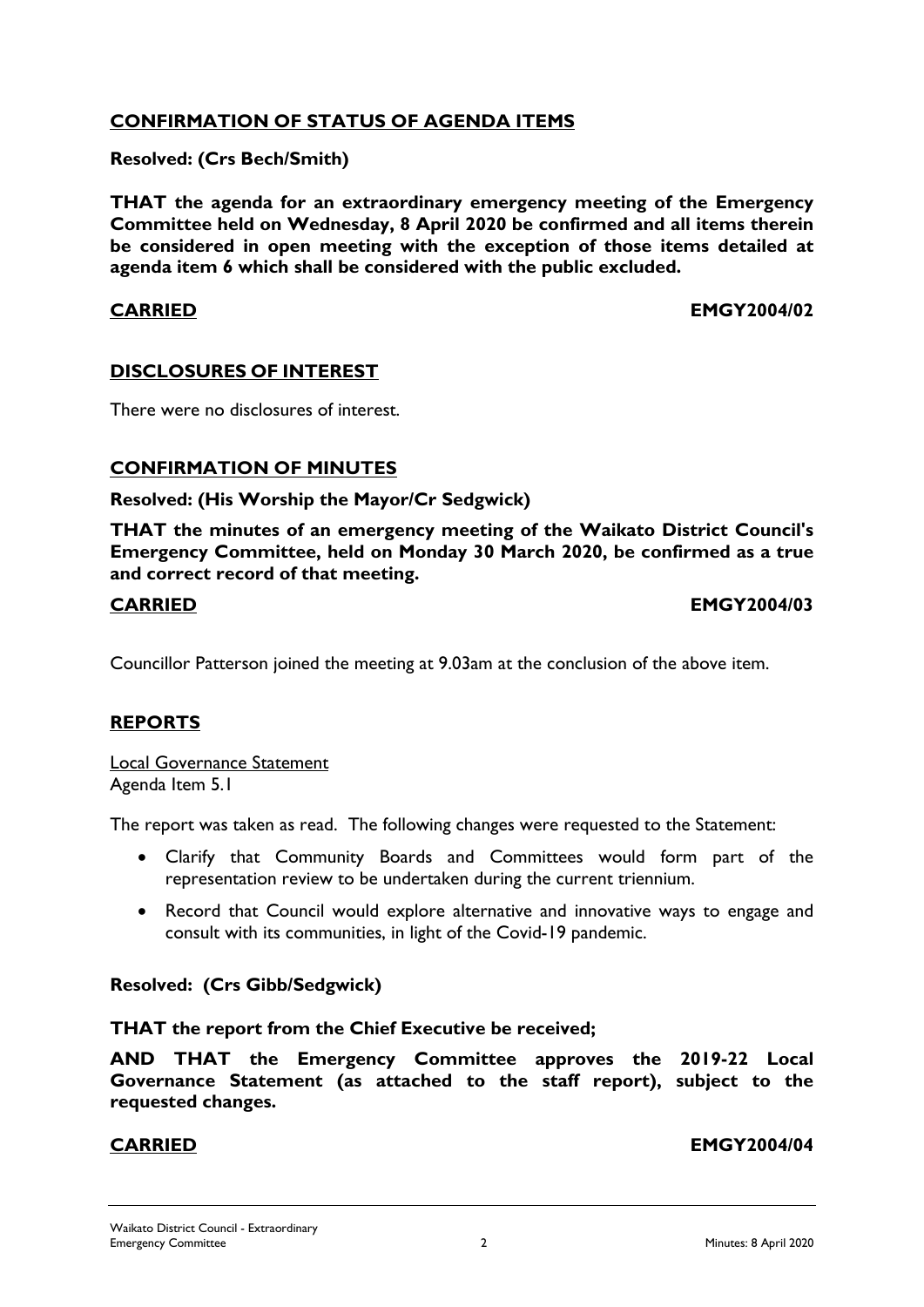# **EXCLUSION OF THE PUBLIC**

Agenda Item 6

### **Resolved: (Crs Gibb/Sedgwick)**

**THAT the report of the Chief Executive be received;**

**AND THAT the public be excluded from the following parts of the proceedings of this meeting.**

**The general subject of each matter to be considered while the public is excluded, the reason for passing this resolution in relation to each matter, and the specific grounds under section 48(1) of the Local Government Official Information and Meetings Act 1987 for the passing of this resolution are as follows:**

| General subject of each<br>matter to be considered                                                                          | Reason for passing this<br>resolution in relation to<br>each matter                                                                                           | <b>Ground(s) under section</b><br>48(1) for the passing of<br>this resolution |
|-----------------------------------------------------------------------------------------------------------------------------|---------------------------------------------------------------------------------------------------------------------------------------------------------------|-------------------------------------------------------------------------------|
| $I.I -$ Contract No.<br>14/314 Waikato District<br>Council and<br><b>Downer</b><br>New Zealand Alliance<br><b>Agreement</b> | Good<br>reason<br>to<br>withhold exists under<br>Section 6 or Section 7<br>Government<br>Local<br><b>Official Information and</b><br><b>Meetings Act 1987</b> | Section $48(1)(a)$                                                            |

**This resolution is made in reliance on section 48(1)(a) of the Local Government Official Information and Meetings Act 1987 and the particular interest or interests protected by Section 6 or Section 7 of that Act which would be prejudiced by the holding of the whole or relevant part of the proceedings of the meeting in public, as follows:**

| Item No. | <b>Section</b> | Interest                                                                                                                                                                                                                |
|----------|----------------|-------------------------------------------------------------------------------------------------------------------------------------------------------------------------------------------------------------------------|
| 1.1      | 7(2)(b)(ii)    | To protect information where the making<br>available of the information would be likely<br>unreasonably to prejudice the commercial<br>position of the person who supplied or who is<br>the subject of the information. |
|          | 7(2)(i)        | To enable the Council to carry out, without<br>prejudice or disadvantage, negotiations<br>commercial and<br>(including<br>industrial<br>negotiations).                                                                  |

**CARRIED EMGY2004/05**